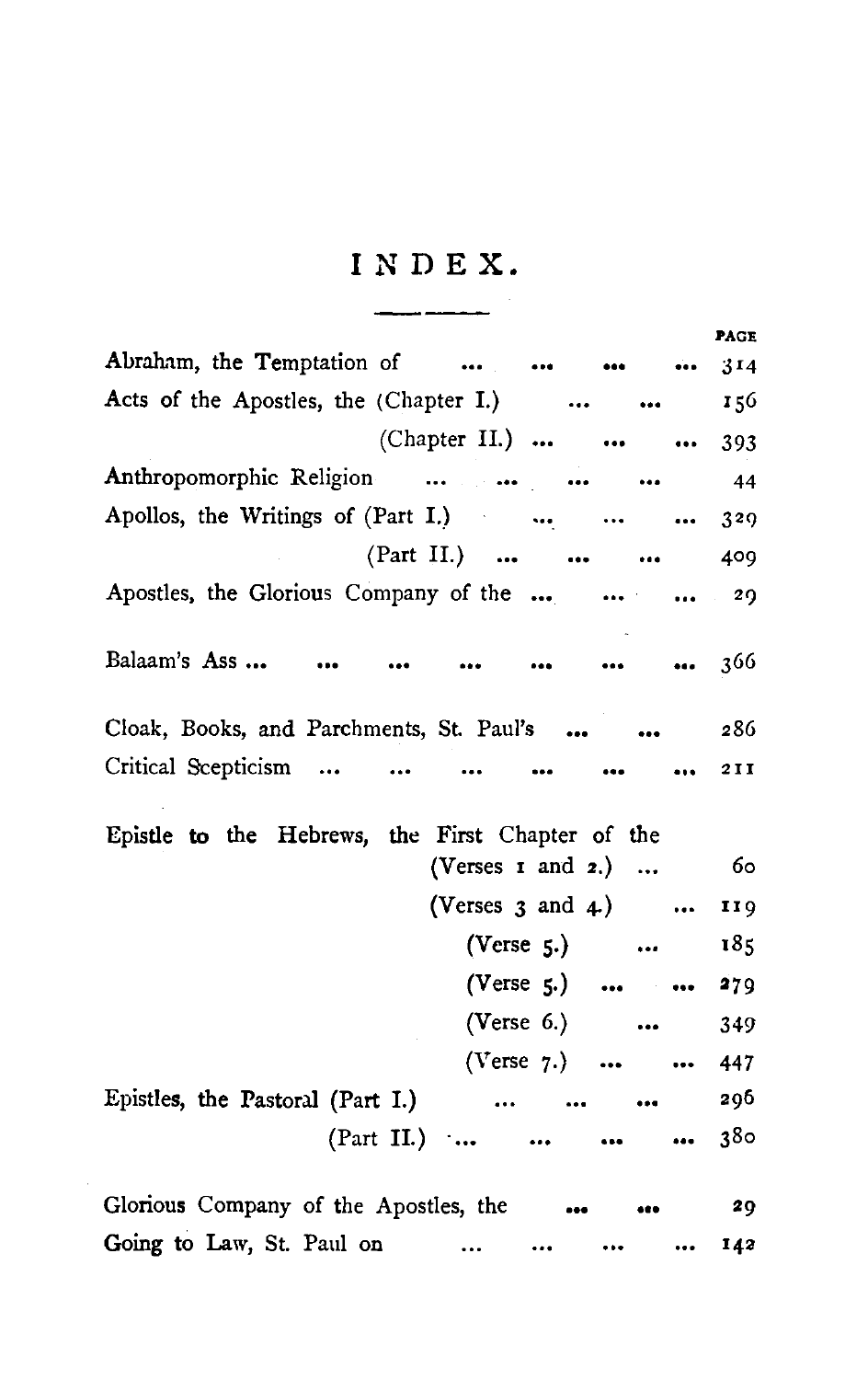## *INDEX.*

| Gospels, the Human Element in the                                                                                                                                                                                                                                                                                                                                          | <b>PAGE</b><br>462 |
|----------------------------------------------------------------------------------------------------------------------------------------------------------------------------------------------------------------------------------------------------------------------------------------------------------------------------------------------------------------------------|--------------------|
| Heaven<br>$\ddotsc$<br>$\ddotsc$<br>$\ddotsc$<br>$\ddotsc$                                                                                                                                                                                                                                                                                                                 | 267                |
| Hebrews, the First Chapter of the Epistle to the                                                                                                                                                                                                                                                                                                                           |                    |
| $\sqrt[n]{}$ $\sqrt[n]{}$ $\sqrt[n]{}$ $\sqrt[n]{}$ $\sqrt[n]{}$ $\sqrt[n]{}$ $\sqrt[n]{}$ $\sqrt[n]{}$ $\sqrt[n]{}$ $\sqrt[n]{}$ $\sqrt[n]{}$ $\sqrt[n]{}$ $\sqrt[n]{}$ $\sqrt[n]{}$ $\sqrt[n]{}$ $\sqrt[n]{}$ $\sqrt[n]{}$ $\sqrt[n]{}$ $\sqrt[n]{}$ $\sqrt[n]{}$ $\sqrt[n]{}$ $\sqrt[n]{}$ $\sqrt[n]{}$ $\sqrt[n]{}$ $\sqrt[n]{}$ $\sqrt[n]{}$ $\sqrt[n]{}$ $\sqrt[n]{$ | - 60               |
| (Verses $3$ and $4$ .)<br>$\cdots$                                                                                                                                                                                                                                                                                                                                         | 119                |
| (Verse 5.)                                                                                                                                                                                                                                                                                                                                                                 | 185                |
| $(Verse 5.)$<br>$\cdots$                                                                                                                                                                                                                                                                                                                                                   | 279                |
| (Verse $6.$ )<br>$\sim$ $\sim$                                                                                                                                                                                                                                                                                                                                             | 349                |
| (Verses 7-9, particularly                                                                                                                                                                                                                                                                                                                                                  |                    |
| verse $7.)$<br>$\cdots$                                                                                                                                                                                                                                                                                                                                                    | 447                |
| Human Element in the Gospels, the<br>$\cdots$<br>$\cdots$                                                                                                                                                                                                                                                                                                                  | 462.               |
|                                                                                                                                                                                                                                                                                                                                                                            |                    |
| Joshua Commanding the Sun and the Moon to stand                                                                                                                                                                                                                                                                                                                            |                    |
| still                                                                                                                                                                                                                                                                                                                                                                      | I                  |
|                                                                                                                                                                                                                                                                                                                                                                            |                    |
| Linen Cloth, the Young Man in the                                                                                                                                                                                                                                                                                                                                          | 436                |
|                                                                                                                                                                                                                                                                                                                                                                            |                    |
| Man of Business, St. Paul as a<br>$\ddotsc$                                                                                                                                                                                                                                                                                                                                | 259                |
| Marriage, St. Paul on<br>$\cdots$                                                                                                                                                                                                                                                                                                                                          | 237                |
| Morality versus Revelation                                                                                                                                                                                                                                                                                                                                                 | 470                |
|                                                                                                                                                                                                                                                                                                                                                                            |                    |
| New Parable, a<br>                                                                                                                                                                                                                                                                                                                                                         | 249                |
|                                                                                                                                                                                                                                                                                                                                                                            |                    |
| Parable of the Ploughman and the Thresher, the                                                                                                                                                                                                                                                                                                                             | 89                 |
| Parable, a New<br>$\ddotsc$                                                                                                                                                                                                                                                                                                                                                | 249                |
| Pastoral Epistles, the (Part I.)<br>$\cdots$<br>$\sim$ $\sim$ $\sim$ $\sim$                                                                                                                                                                                                                                                                                                | 296                |
| $(Part II.)$                                                                                                                                                                                                                                                                                                                                                               | 380                |
| Paul, St., as a Man of Business<br>                                                                                                                                                                                                                                                                                                                                        | 259                |
| Paul's, St., Cloak, Books, and Parchments                                                                                                                                                                                                                                                                                                                                  | 286                |
| Paul, St., on Going to Law<br>i.<br>$\sim$ 0.000 $\sim$                                                                                                                                                                                                                                                                                                                    | 142                |

486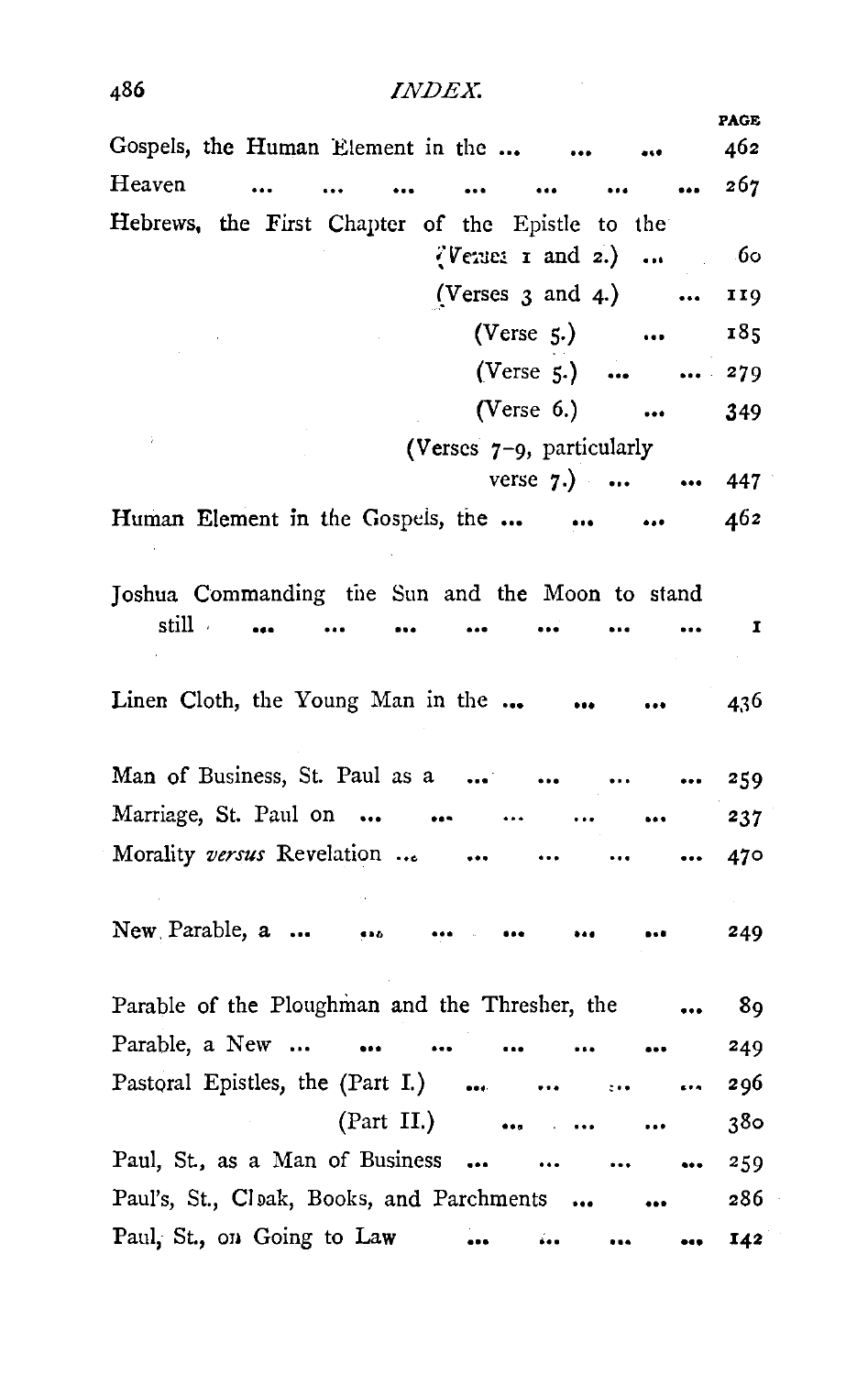| <i>INDEX.</i>                                                     | 487.<br><b>PAGE</b> |
|-------------------------------------------------------------------|---------------------|
| Paul, St., on Marriage<br>$\bullet$ . The $\bullet$ and $\bullet$ | 237                 |
| Precept upon Precept<br>$\ddot{\phantom{a}}$                      | 98                  |
| Ploughman and Thresher, the Parable of the                        | 89                  |
| Religion, Anthropomorphic                                         | 44                  |
| Revelation versus Morality                                        | 470                 |
| Scepticism, Critical<br>and the same                              | 211                 |
| Septuagint, the (Part I.)                                         | 15                  |
| (Part II.)                                                        | IO4                 |
| Sermon on the Mount, the (Part I.)                                | 70                  |
| (Part II.)                                                        | 128                 |
| (Part III.) $\cdots$ $\cdots$                                     | 196                 |
| Starlight to Sunlight, From<br>$\sim$ 100 $\sim$ 100 $\sim$       | 169                 |
| Temptation of Abraham, the                                        | 314                 |
| Writings of Apollos, the (Part I.)<br>                            | 329                 |
| $(Part II.)$                                                      | 409                 |
| Young Man in the Linen Cloth, the                                 | 436                 |